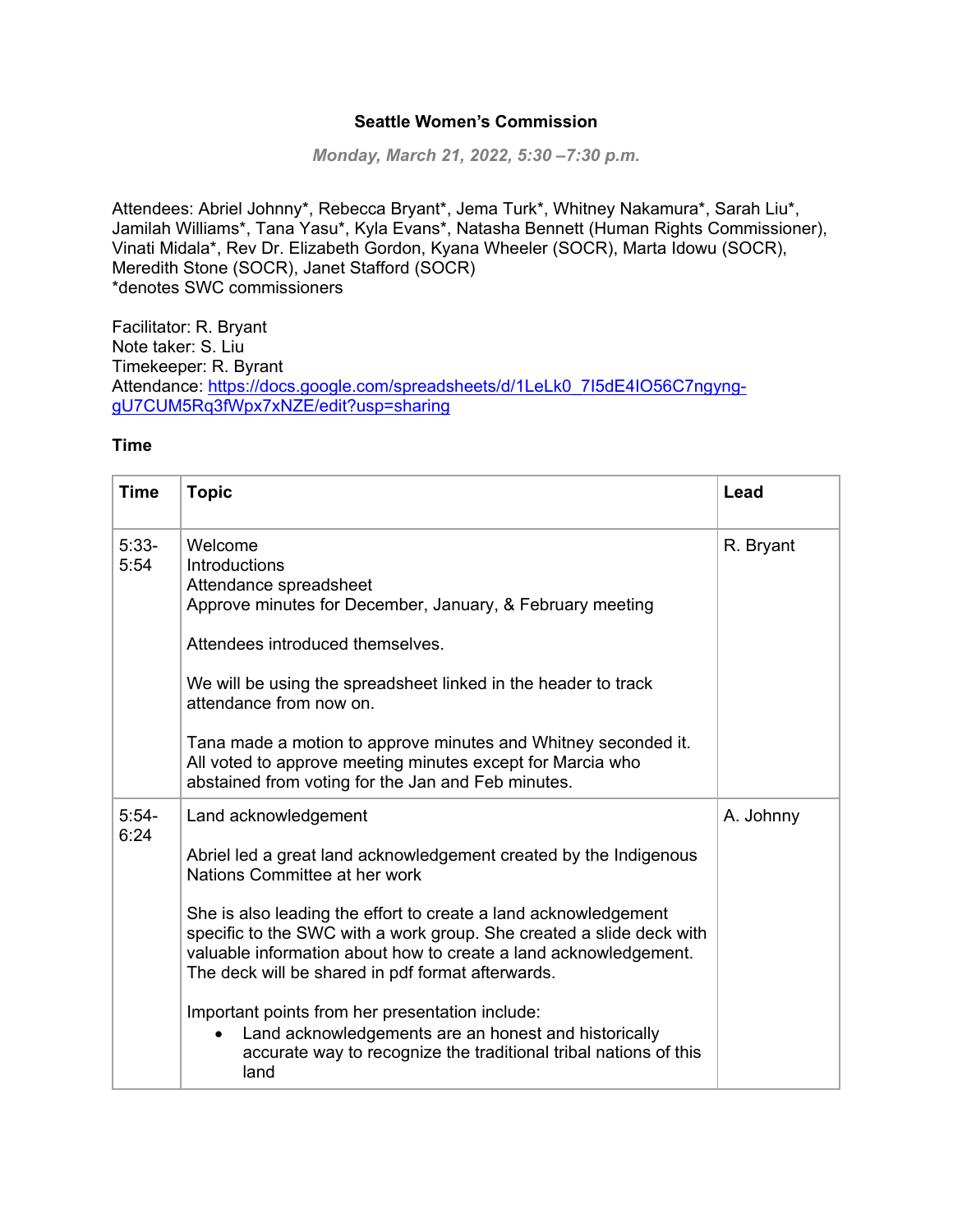|                 | Land acknowledgements are important because they honor<br>the original occupants of this land, provide solid framework<br>for healing, and recognize how systemic and institution<br>systems have oppressed them<br>The wrong way to create a land acknowledgement is to be<br>$\bullet$<br>dry or scripted because it appears ingenuine. The same<br>acknowledgement shouldn't be shared over and over again<br>because it also feels ingenuine. It should be a living<br>document that evolves as we develop a greater<br>understanding.<br>Components to create a land acknowledgement include self<br>$\bullet$<br>reflection, focusing on the positivity of who indigenous people<br>are today, etc.<br>Land acknowledgements alone are not enough and are just a<br>starting point |          |
|-----------------|------------------------------------------------------------------------------------------------------------------------------------------------------------------------------------------------------------------------------------------------------------------------------------------------------------------------------------------------------------------------------------------------------------------------------------------------------------------------------------------------------------------------------------------------------------------------------------------------------------------------------------------------------------------------------------------------------------------------------------------------------------------------------------------|----------|
|                 | People who want to join the Land Acknowledgement Working Group<br>- Rebecca, Whitney, Rachel, Kyla                                                                                                                                                                                                                                                                                                                                                                                                                                                                                                                                                                                                                                                                                       |          |
|                 | Elizabeth found this information helpful and will bring it to her<br>downtown clergy association                                                                                                                                                                                                                                                                                                                                                                                                                                                                                                                                                                                                                                                                                         |          |
|                 | Kyana noted that our current presence is the outcome of this<br>oppression and ethnic cleansing so we need to be cognizant of that<br>and hold multiple truths. She also says that as the process gets<br>moving, it would be impactful to share this practice with other<br>Commissions.                                                                                                                                                                                                                                                                                                                                                                                                                                                                                                |          |
|                 | Diya asked how we can make sure our commitment to this work is<br>not limited to our work plan this year. Abriel wants to put this in the<br>protocol and have the land acknowledgement be a living document.<br>It could also be included in our onboarding process. Rebecca<br>mentioned that it could be good to reassess it each year as part of<br>our retreat.                                                                                                                                                                                                                                                                                                                                                                                                                     |          |
|                 | Whitney asked about the timeline of this work. Abriel wants to get it<br>done as soon as possible but also wants for it to be done correctly. It<br>took 3 months for her work's land acknowledgement to be created.                                                                                                                                                                                                                                                                                                                                                                                                                                                                                                                                                                     |          |
|                 | Tana asked to highlight indigenous women in our land<br>acknowledgement given the commission's focus. Abriel mentioned<br>this could be appropriate but she needs to do research to confirm                                                                                                                                                                                                                                                                                                                                                                                                                                                                                                                                                                                              |          |
|                 | Kyla suggests writing a follow up email about this to the whole<br>commission since some people couldn't join the meeting today.                                                                                                                                                                                                                                                                                                                                                                                                                                                                                                                                                                                                                                                         |          |
| $6:24-$<br>6:37 | Housekeeping<br>Minutes process<br><b>SWC Google Drive</b><br>Other projects                                                                                                                                                                                                                                                                                                                                                                                                                                                                                                                                                                                                                                                                                                             | K. Evans |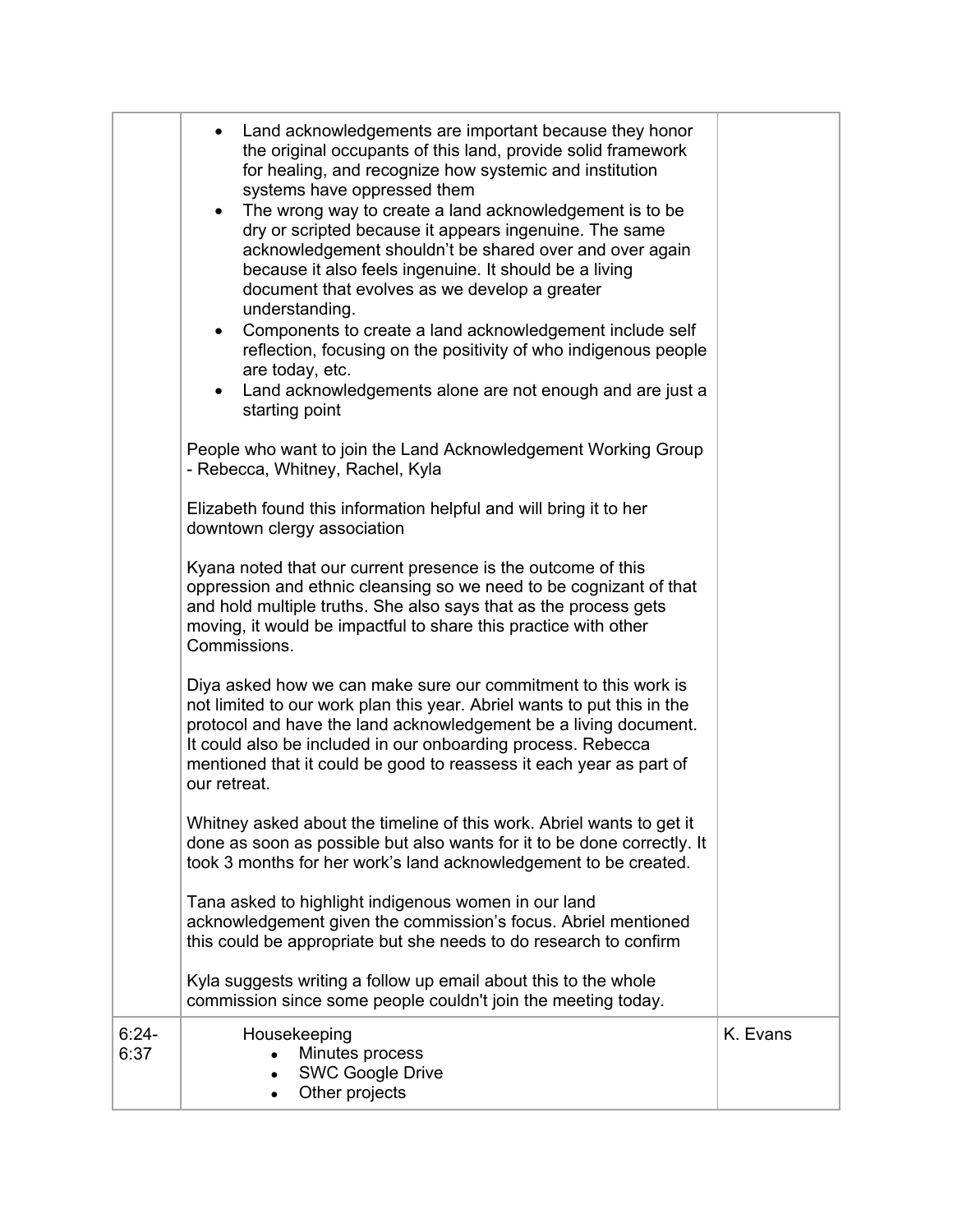|                 | May meeting<br>$\bullet$                                                                                                                                                                                                                                                                                                                  |                           |
|-----------------|-------------------------------------------------------------------------------------------------------------------------------------------------------------------------------------------------------------------------------------------------------------------------------------------------------------------------------------------|---------------------------|
|                 | Zoe True left our commission recently and Kyla brought up doing<br>something to acknowledge her work and contributions to the<br>commission since she served on it for so long.                                                                                                                                                           |                           |
|                 | Rebecca asked if we could send a submission to city council to<br>acknowledge her work. At the congressional level, they allow for 1<br>minute speeches that are put on record. Meredith still needs to check<br>if this is possible. Tana said that we never did city<br>acknowledgements before.                                        |                           |
|                 | Diya recommends creating a Kudo Board and will take the lead on<br>creating this for Zoe.                                                                                                                                                                                                                                                 |                           |
|                 | Kyla says the notetaker should send a Word document version of the<br>meeting minutes to co-chairs and Marta after the meeting.                                                                                                                                                                                                           |                           |
|                 | Kyla wants to encourage more people to use the Google Drive to<br>build up institutional knowledge and not have to recreate the wheel.                                                                                                                                                                                                    |                           |
|                 | Whitney asked when SWC will transition to Teams and Kyana said<br>we will be transitioning to Teams by the end of the month.                                                                                                                                                                                                              |                           |
|                 | Kyla encouraged commissioners to bring project ideas that aren't<br>strictly tied to our work plan and people can get work groups going<br>for them.                                                                                                                                                                                      |                           |
|                 | We are considering having a hybrid meeting in May. We have access<br>to the building right now and there is no fee for renting one of the<br>rooms for commission meetings.                                                                                                                                                               |                           |
|                 | People who are interested in attending in-person - Sarah, Vinati,<br>Marcia, Jema, Jamilah, Kyla, Rebecca                                                                                                                                                                                                                                 |                           |
| $6:37-$<br>6:56 | Subcommittee report outs<br>Meetings with Mayor & City Council                                                                                                                                                                                                                                                                            | Subcommittee<br>Co-chairs |
|                 | Sarah shared that the Government and Community Relations<br>Subcommittee created a spreadsheet for potential partnerships we<br>could have with community organizations and encourages everyone<br>to add to it. Our commission could broaden our reach and<br>collaborate with organizations on events and initiatives.                  |                           |
|                 | Sarah also shared an idea to create public art that aligns with our<br>commission mission, which was inspired by several meaningful<br>sculptures the Kirkland Cultural Arts Commission put up in<br>Downtown Kirkland. Art conveys a message and by creating art that<br>embodies diversity/female empowerment and placing that art in a |                           |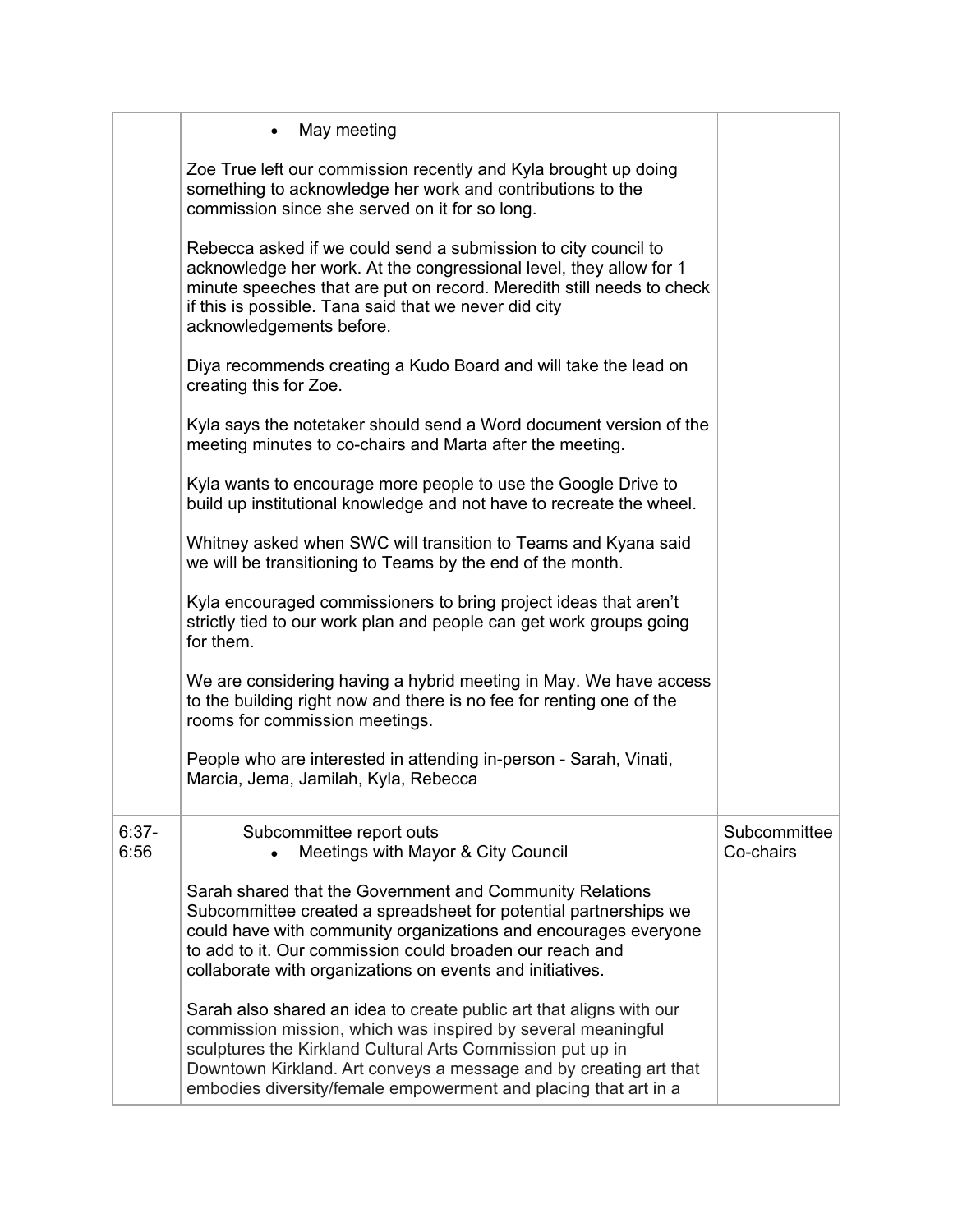|                 | public space, it can not only spread more awareness about our<br>commission but also inspire the women who see it.                                                                                                                                                                                                     |           |
|-----------------|------------------------------------------------------------------------------------------------------------------------------------------------------------------------------------------------------------------------------------------------------------------------------------------------------------------------|-----------|
|                 | Some art ideas that were shared include<br>- a statue that embodies female empowerment<br>- a mural that embodies female empowerment<br>- a temporary art exhibit that showcases art from women in our<br>community                                                                                                    |           |
|                 | Marta said this could be done and voiced her support for the idea.<br>She said we could collaborate with the Arts and Culture Commission<br>on this. She previously had an art event for Domestic Violence<br>Awareness month where people could express themselves through<br>decorating shirts.                      |           |
|                 | Tana said she works with the arts district and asked if this could be<br>done before Women's History Month ends but Sarah and Rebecca<br>said it would be difficult to get it in this month given it is still in the<br>ideation phase.<br>People who expressed interest in Art working group - Kyla, Tana,<br>Rebecca |           |
|                 | Marta said that Derrick Wheeler will be at our April meeting and asks<br>us to send questions for him. Kyla created a Google doc for the<br>questions.                                                                                                                                                                 |           |
|                 | Mayor finally confirmed the Get Engaged Commissioners.                                                                                                                                                                                                                                                                 |           |
| $6:56-$<br>7:18 | <b>Outreach Committee</b>                                                                                                                                                                                                                                                                                              | A. Johnny |
|                 | Abriel created a great slide deck that outlined our recruitment<br>process and noted that we should identify gaps in diversity in our<br>commission.                                                                                                                                                                   |           |
|                 | Diya said we are at a critical junction, and we should add emphasis<br>on highlighting the lived experiences of our commissioner<br>candidates.                                                                                                                                                                        |           |
|                 | People who expressed interest in Outreach working group -<br>Rebecca, Diya, Jamilah                                                                                                                                                                                                                                    |           |
|                 | Sarah shared that the partnerships spreadsheet the Gov and<br>Community Relations subcommittee created could also be helpful in<br>identifying which orgs we could work with for recruitment.                                                                                                                          |           |
| $7:18-$<br>7:28 | Events:<br>March: Women's History Month<br><b>Jeanette Williams Award</b><br>April: Sexual Assault Awareness & Prevention Month<br>#Denim Day                                                                                                                                                                          | T. Yasu   |